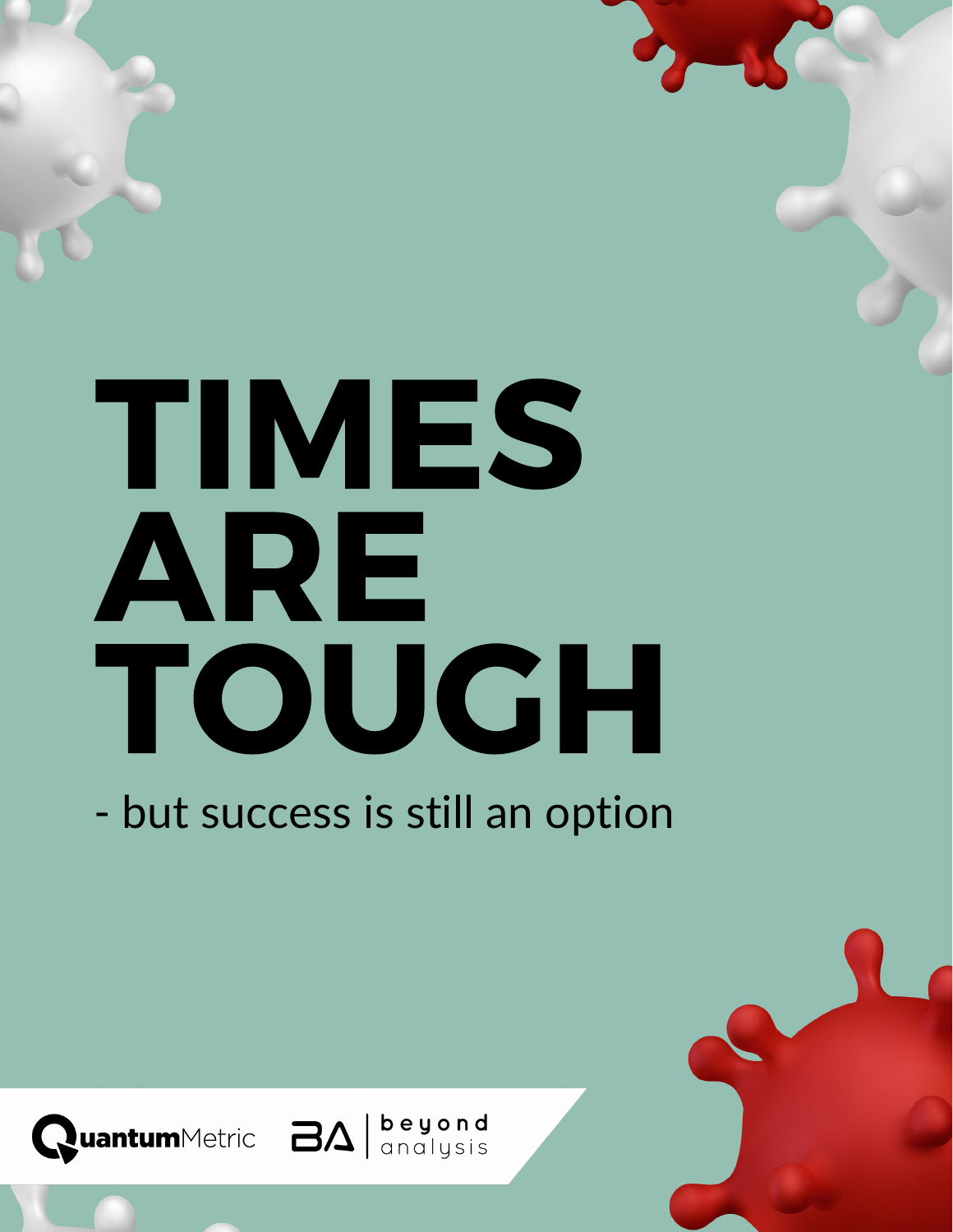## Everything has changed!

*Chances are, any strategic plans you had in place to drive your business forward this year aren't currently viable - but that doesn't mean you have to stand still. Investing in the right technology with the right support, today, can start adding real value to your business as early as tomorrow.*

Covid-19 has completely changed working life as we know it, with many businesses and employees struggling to stay afloat. But as with all times of crisis, there is an opportunity not just to survive but to thrive. The changes that you make now and the actions you take to strengthen your digital assets, in a crowded digital marketplace, can ensure that you come out of this situation even stronger than you were at the beginning.

And with this being a time for togetherness and community, partnerships have never been more important. Beyond Analysis and Quantum Metric have joined together to bring you a game changing technical solution, with the best possible support system for showing its immediate value.

As an example of just how quickly we can make a difference and how much impact it can have on your revenue, on March 10th Quantum Metric was added to a well known retail website, by March 11th over £400,000 of lost revenue had been identified.

Beyond Analysis, working with a similar retailer, used data automation to secure a productivity uplift of 12%, resulting in a 15% increase in sales agent performance with its Q&E Solutions.



*...Used data automation to secure a productivity uplift of 12%, resulting in a 15% increase in sales agent performance with its Q&E Solutions.*

We'd love to tell you more about these particular use cases and others that are relevant to your specific business. Email Nlockwood@quantummetric.com or corine.chancerel@beyondanalysis.net to book in a chat.